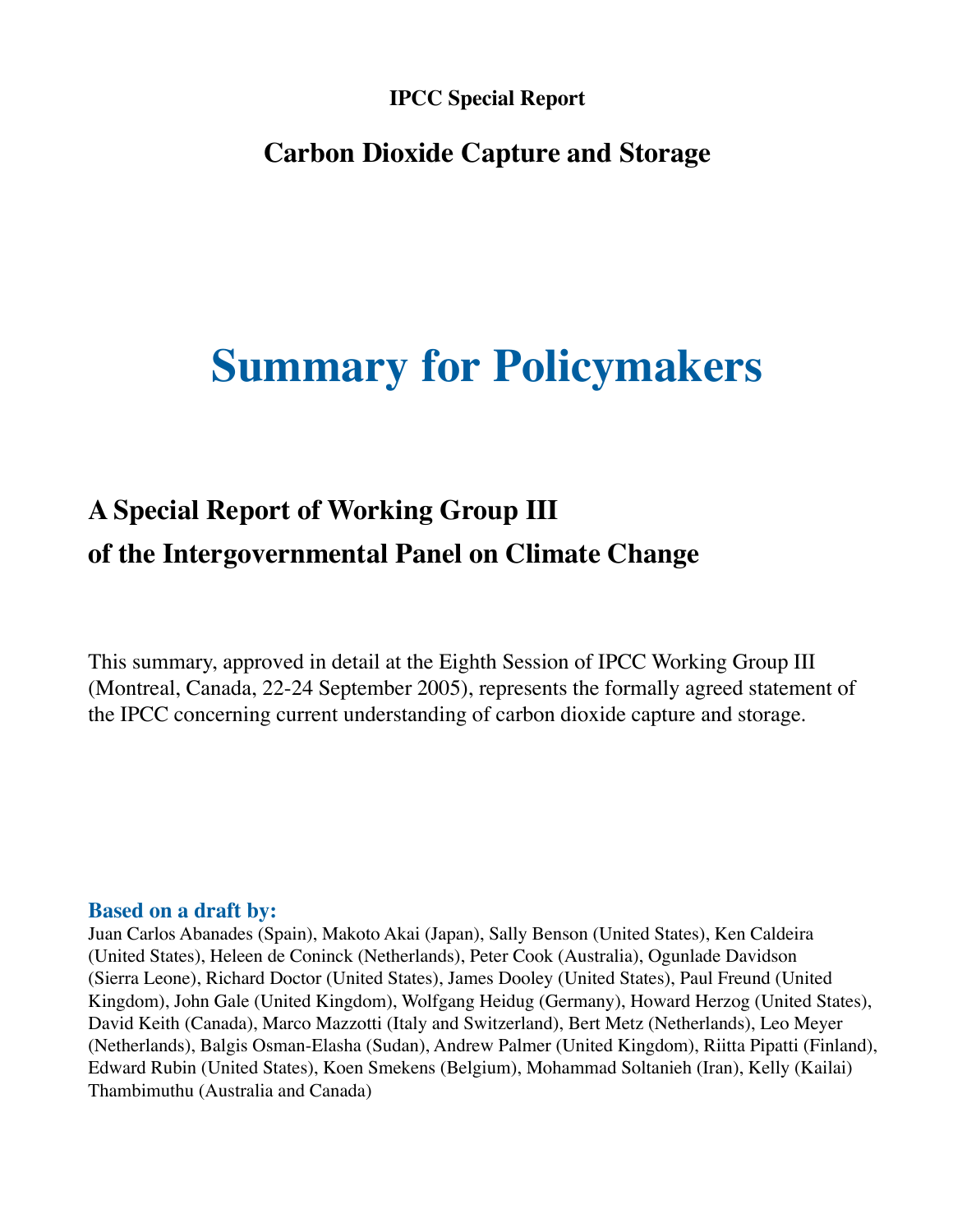### **Contents**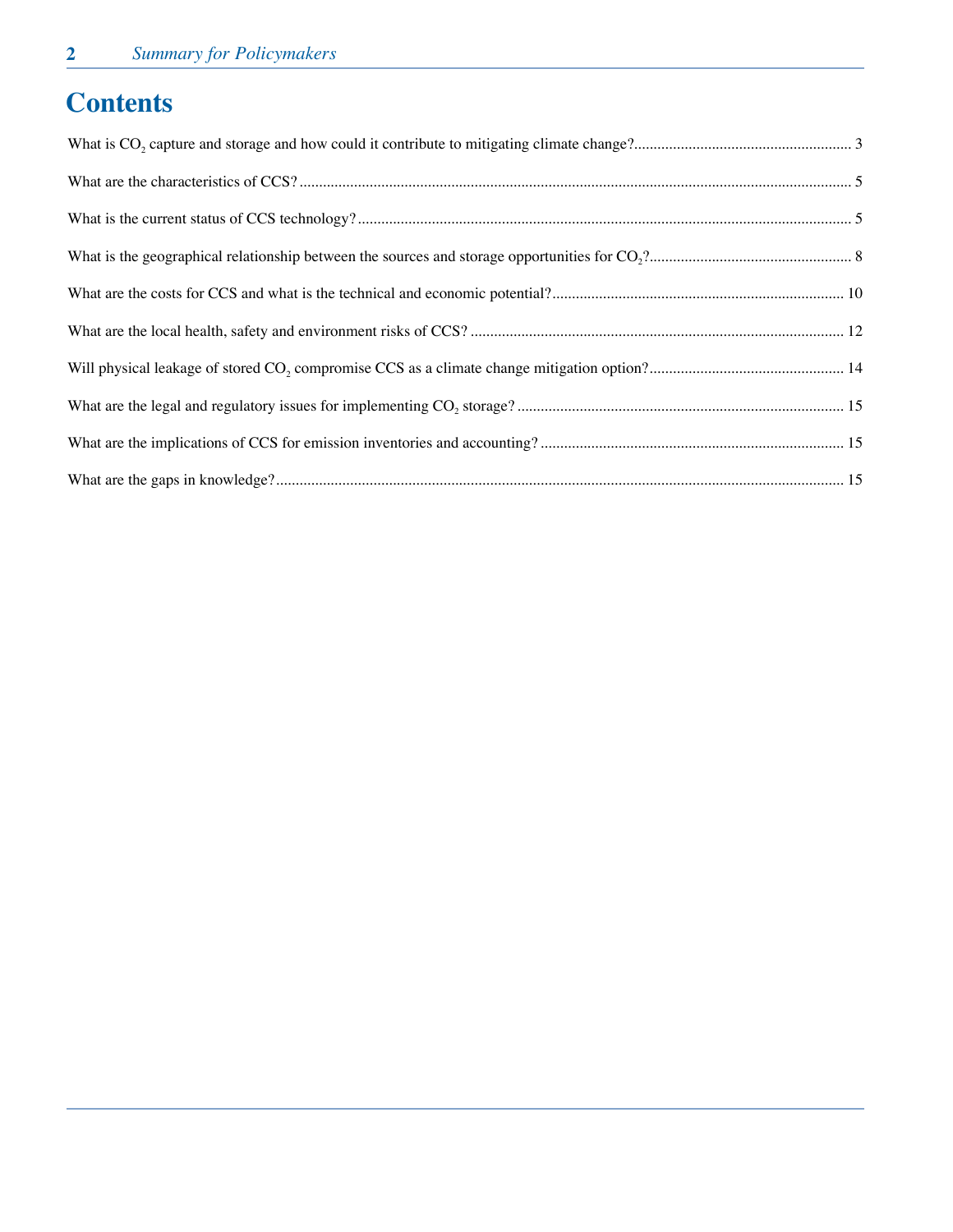#### <span id="page-2-0"></span>**What is CO<sub>2</sub> capture and storage and how could it contribute to mitigating climate change?**

*1. Carbon dioxide (CO<sub>2</sub>) capture and storage (CCS) is a process consisting of the separation of CO<sub>2</sub> from industrial and energy-related sources, transport to a storage location and long-term isolation from the atmosphere. This report considers CCS as an option in the portfolio of mitigation actions for stabilization of atmospheric greenhouse gas concentrations.* 

Other mitigation options include energy efficiency improvements, the switch to less carbon-intensive fuels, nuclear power, renewable energy sources, enhancement of biological sinks, and reduction of non-CO<sub>2</sub> greenhouse gas emissions. CCS has the potential to reduce overall mitigation costs and increase flexibility in achieving greenhouse gas emission reductions. The widespread application of CCS would depend on technical maturity, costs, overall potential, diffusion and transfer of the technology to developing countries and their capacity to apply the technology, regulatory aspects, environmental issues and public perception (Sections [1.1.1,](#page-3-0) [1.3](#page-6-0)[, 1.7, 8.3.3.4\)](#page-19-0).

*2. The Third Assessment Report (TAR) indicates that no single technology option will provide all of the emission reductions needed to achieve stabilization, but a portfolio of mitigation measures will be needed.*

Most scenarios project that the supply of primary energy will continue to be dominated by fossil fuels until at least the middle of the century. As discussed in the TAR, most models also indicate that known technological options<sup>1</sup> could achieve a broad range of atmospheric stabilization levels but that implementation would require socio-economic and institutional changes. In this context, the availability of CCS in the portfolio of options could facilitate achieving stabilization goals (Sections [1.1,](#page-3-1) [1.3\)](#page-6-0).

#### **What are the characteristics of CCS?**

*3. Capture of CO<sub>2</sub> can be applied to large point sources.* The  $CO<sub>2</sub>$  would then be compressed and transported for *storage in geological formations, in the ocean, in mineral carbonates , or for use in industrial processes.*

Large point sources of  $CO<sub>2</sub>$  include large fossil fuel or biomass energy facilities, major  $CO<sub>2</sub>$ -emitting industries, natural gas production, synthetic fuel plants and fossil fuel-based hydrogen production plants (see Table SPM.1). Potential technical storage methods are: geological storage (in geological formations, such as oil and gas fields, unminable coal beds and deep saline formations<sup>3</sup>), ocean storage (direct release into the ocean water column or onto the deep seafloor) and industrial fixation of  $CO<sub>2</sub>$  into inorganic carbonates. This report also discusses industrial uses of  $CO<sub>2</sub>$ , but this is not expected to contribute much to the reduction of  $CO<sub>2</sub>$ 

Table SPM.1. Profile by process or industrial activity of worldwide large stationary CO<sub>2</sub> sources with emissions of more than 0.1 million tonnes of  $CO<sub>2</sub>$  (MtCO<sub>2</sub>) per year.

| <b>Process</b>           | <b>Number of sources</b> | <b>Emissions</b><br>$(MtCO, yr-1)$ |  |
|--------------------------|--------------------------|------------------------------------|--|
| Fossil fuels             |                          |                                    |  |
| Power                    | 4,942                    | 10,539                             |  |
| Cement production        | 1,175                    | 932                                |  |
| Refineries               | 638                      | 798                                |  |
| Iron and steel industry  | 269                      | 646                                |  |
| Petrochemical industry   | 470                      | 379                                |  |
| Oil and gas processing   | Not available            | 50                                 |  |
| Other sources            | 90                       | 33                                 |  |
| <b>Biomass</b>           |                          |                                    |  |
| Bioethanol and bioenergy | 303                      | 91                                 |  |
| Total                    | 7,887                    | 13,466                             |  |

<sup>1</sup> "Known technological options" refer to technologies that exist in operation or in the pilot plant stage at the present time, as referenced in the mitigation scenarios discussed in the TAR. It does not include any new technologies that.will require profound technological breakthroughs. Known technological options are explained in the TAR and several mitigation scenarios include CCS

<sup>2</sup> Storage of CO<sub>2</sub> as mineral carbonates does not cover deep geological carbonation or ocean storage with enhanced carbonate neutralization as discussed in [Chapter 6 \(Section 7.2\).](#page-24-0)

<sup>3</sup> Saline formations are sedimentary rocks saturated with formation waters containing high concentrations of dissolved salts. They are widespread and contain enormous quantities of water that are unsuitable for agriculture or human consumption. Because the use of geothermal energy is likely to increase, potential geothermal areas may not be suitable for  $CO$ , storage ([see Section 5.3.3\)](#page-22-0).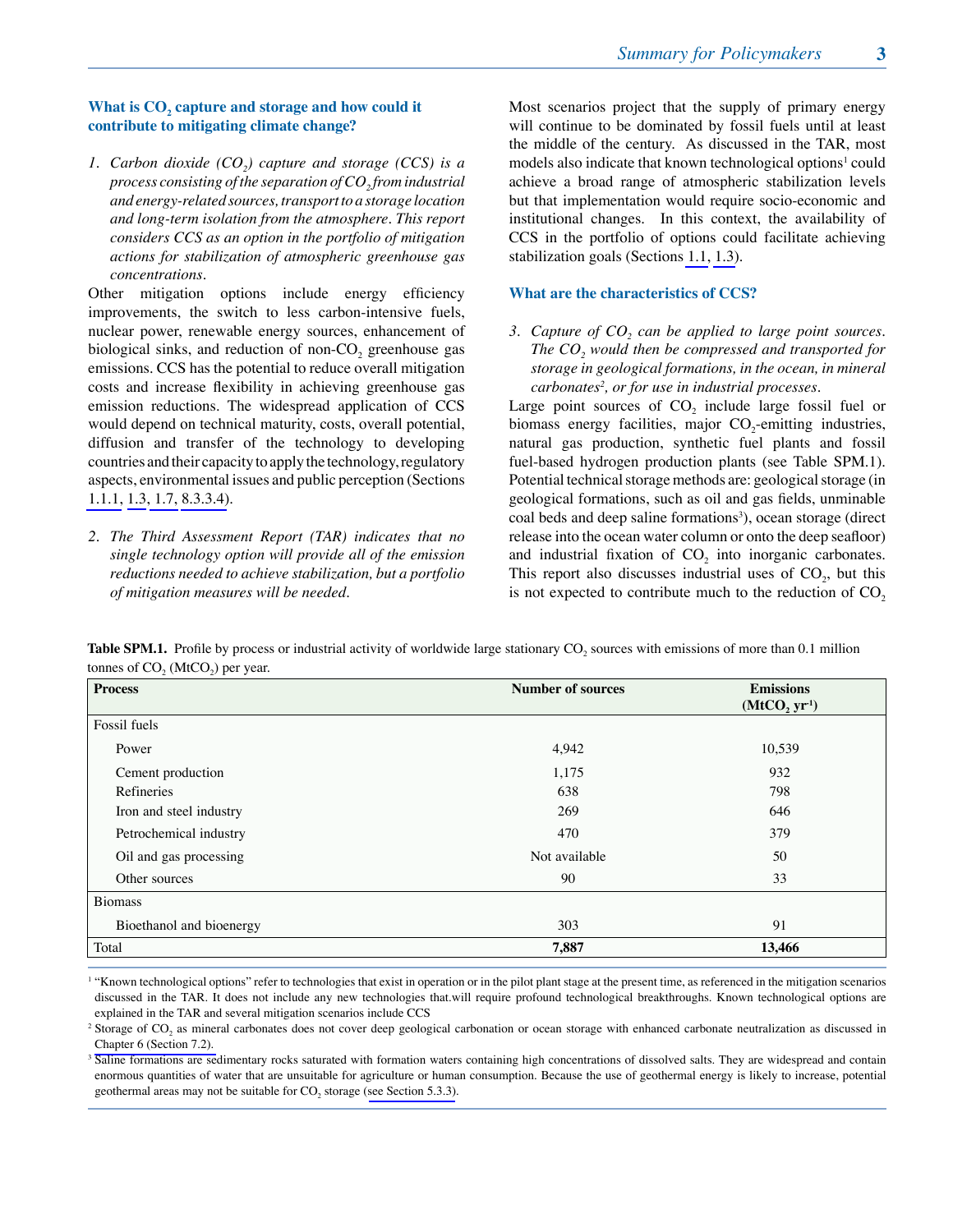<span id="page-3-1"></span><span id="page-3-0"></span>

Figure SPM.1. Schematic diagram of possible CCS systems showing the sources for which CCS might be relevant, transport of CO<sub>2</sub> and storage options (Courtesy of CO2CRC).

emissions (see Figure SPM.1) (Sections [1.2,](#page-4-0) [1.4](#page-8-0)[, 2.2,](#page-3-1) Table [2.3\)](#page-6-1).

*4. The net reduction of emissions to the atmosphere through CCS* depends on the fraction of CO<sub>2</sub> captured, the increased CO<sub>2</sub> production resulting from loss in overall *efficiency of power plants or industrial processes due to the additional energy required for capture, transport and storage, any leakage from transport and the fraction of*   $CO<sub>z</sub>$  retained in storage over the long term.

Available technology captures about  $85-95\%$  of the CO<sub>2</sub> processed in a capture plant. A power plant equipped with a CCS system (with access to geological or ocean storage) would need roughly 10–40%4 more energy than a plant of equivalent output without CCS, of which most is for capture and compression. For secure storage, the net result is that a power plant with CCS could reduce CO<sub>2</sub> emissions to the atmosphere by approximately 80–90% compared to a plant without CCS (see Figure SPM.2). To the extent that leakage might occur from a storage reservoir, the fraction retained is defined as the fraction of the cumulative amount of injected CO<sub>2</sub> that is retained over a specified period of time. CCS systems with storage as mineral carbonates would need 60–



capture, transport and storage and any leakage from transport result **Figure SPM.2.** CO<sub>2</sub> capture and storage from power plants. The increased CO<sub>2</sub> production resulting from the loss in overall efficiency of power plants due to the additional energy required for in a larger amount of "CO<sub>2</sub> produced per unit of product" (lower bar) relative to the reference plant (upper bar) without capture [\(Figure 8.2\)](#page-7-0).

4 The range reflects three types of power plants: for Natural Gas Combined Cycle plants, the range is 11–22%, for Pulverized Coal plants, 24–40% and for Integrated Gasification Combined Cycle plants, 14–25%.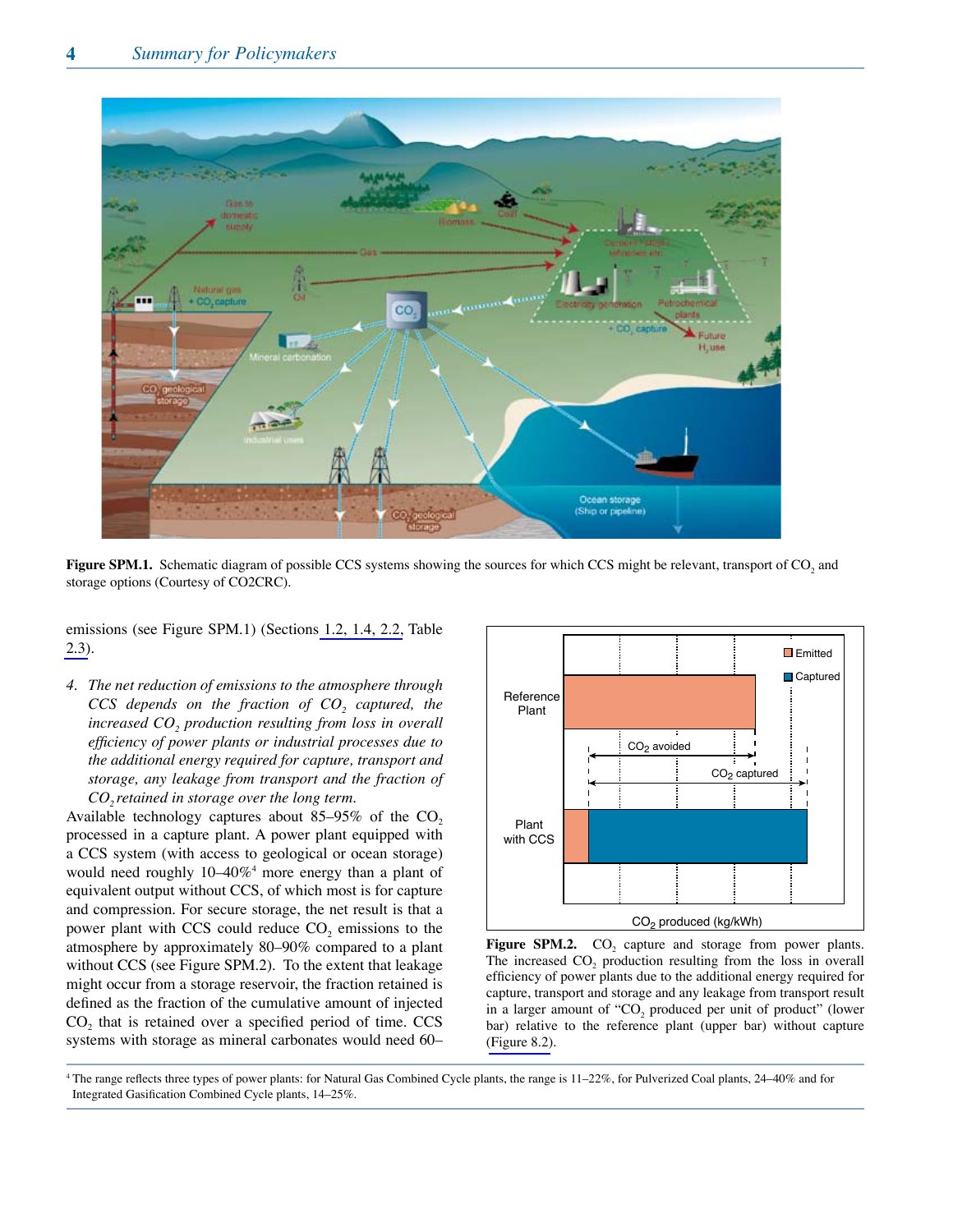<span id="page-4-1"></span><span id="page-4-0"></span>180% more energy than a plant of equivalent output without CCS. (Sections [1.5.1,](#page-11-0) [1.6.3,](#page-14-1) [3.6.1.](#page--1-0)[3,](#page-38-0) [7.2.7](#page-10-0)).

#### **What is the current status of CCS technology?**

5. There are different types of CO<sub>2</sub> capture systems: post*combustion, pre-combustion and oxyfuel combustion (Figure SPM.3). The concentration of CO<sub>2</sub> in the gas stream, the pressure of the gas stream and the fuel type (solid or gas) are important factors in selecting the capture system.*

Post-combustion capture of  $CO<sub>2</sub>$  in power plants is economically feasible under specific conditions<sup>5</sup>. It is used to capture  $CO<sub>2</sub>$  from part of the flue gases from a number of existing power plants. Separation of  $CO<sub>2</sub>$  in the natural gas processing industry, which uses similar technology, operates in a mature market<sup>6</sup>. The technology required for pre-combustion capture is widely applied in fertilizer manufacturing and in hydrogen production. Although the initial fuel conversion steps of pre-combustion are more elaborate and costly, the higher concentrations of  $CO<sub>2</sub>$  in the

gas stream and the higher pressure make the separation easier. Oxyfuel combustion is in the demonstration phase<sup>7</sup> and uses high purity oxygen. This results in high  $CO$ , concentrations in the gas stream and, hence, in easier separation of  $CO<sub>2</sub>$  and in increased energy requirements in the separation of oxygen from air (Sections [3.3,](#page-8-1) [3.4](#page-17-0), [3.5\)](#page-25-0).

*6. Pipelines are preferred for transporting large amounts of CO2 for distances up to around 1,000 km. For amounts smaller than a few million tonnes of CO<sub>2</sub> per year or for larger distances overseas, the use of ships, where applicable, could be economically more attractive.* 

Pipeline transport of CO<sub>2</sub> operates as a mature market technology (in the USA, over 2,500 km of pipelines transport more than 40 MtCO<sub>2</sub> per year). In most gas pipelines, compressors at the upstream end drive the flow, but some pipelines need intermediate compressor stations. Dry  $CO<sub>2</sub>$  is not corrosive to pipelines, even if the  $CO<sub>2</sub>$ contains contaminants. Where the  $CO<sub>2</sub>$  contains moisture, it is removed from the  $CO<sub>2</sub>$  stream to prevent corrosion and to avoid the costs of constructing pipelines of corrosion-



Figure SPM.3. Schematic representation of capture systems. Fuels and products are indicated for oxyfuel combustion, pre-combustion (including hydrogen and fertilizer production), post-combustion and industrial sources of CO<sub>2</sub> (including natural gas processing facilities and steel and cement production) (based on [Figure 3.1\) \(](#page-3-0)Courtesy CO2CRC).

<sup>7</sup> "Demonstration phase" means that the technology has been built and operated at the scale of a pilot plant but that further development is required before the technology is ready for the design and construction of a full-scale system.

<sup>&</sup>lt;sup>5</sup> "Economically feasible under specific conditions" means that the technology is well understood and used in selected commercial applications, such as in a favourable tax regime or a niche market, processing at least 0.1 MtCO<sub>2</sub> yr<sup>1</sup>, with few (less than 5) replications of the technology.

<sup>6</sup> "Mature market" means that the technology is now in operation with multiple replications of the commercial-scale technology worldwide.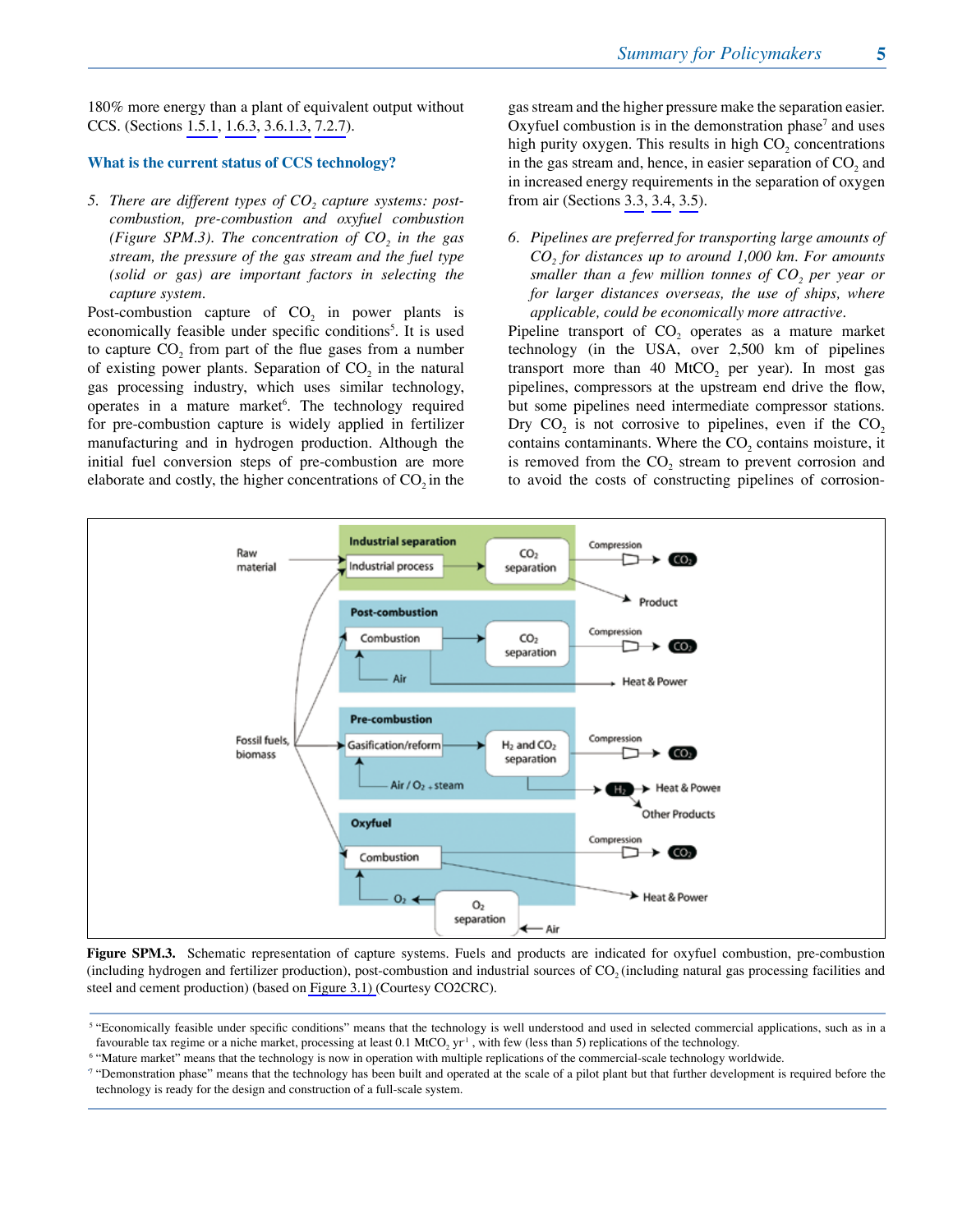<span id="page-5-1"></span><span id="page-5-0"></span>

**Figure SPM.4.** Overview of geological storage options (based on [Figure 5.3\)](#page-4-0) (Courtesy CO2CRC).

resistant material. Shipping of  $CO<sub>2</sub>$ , analogous to shipping of liquefied petroleum gases, is economically feasible under specific conditions but is currently carried out on a small scale due to limited demand.  $CO<sub>2</sub>$  can also be carried by rail and road tankers, but it is unlikely that these could be attractive options for large-scale  $CO$ , transportation (Sections [4.2.1](#page-2-0), [4.2.2](#page-3-1), [4.3.2,](#page-7-0) Figure [4.5, 4.6\)](#page-13-0).

*7. Storage of CO<sub>2</sub> in deep, onshore or offshore geological formations uses many of the same technologies that have been developed by the oil and gas industry and has been proven to be economically feasible under specific conditions for oil and gas fields and saline formations, but not yet for storage in unminable coal beds (see Figure SPM.4).*

If CO<sub>2</sub> is injected into suitable saline formations or oil or gas fields, at depths below 800 m<sup>9</sup>, various physical and geochemical trapping mechanisms would prevent it from migrating to the surface. In general, an essential physical trapping mechanism is the presence of a caprock $10$ . Coal bed storage may take place at shallower depths and relies on the adsorption of  $CO<sub>2</sub>$ , on the coal, but the technical feasibility largely depends on the permeability of the coal bed. The combination of CO<sub>2</sub> storage with Enhanced Oil Recovery (EOR11) or, potentially, Enhanced Coal Bed Methane recovery (ECBM) could lead to additional revenues from the oil or gas recovery. Well-drilling technology, injection technology, computer simulation of storage reservoir performance and monitoring methods from existing applications are being

<sup>&</sup>lt;sup>8</sup> A coal bed that is unlikely to ever be mined – because it is too deep or too thin – may be potentially used for CO, storage. If subsequently mined, the stored CO, would be released. Enhanced Coal Bed Methane (ECBM) recovery could potentially increase methane production from coals while simultaneously storing CO<sub>2</sub>. The produced methane would be used and not released to the atmosphere [\(Section 5.3.4\)](#page-22-0).

 $9$  At depths below 800–1,000 m, CO<sub>2</sub> becomes supercritical and has a liquid-like density (about 500–800 kg m<sup>-3</sup>) that provides the potential for efficient utilization of underground storage space and improves storage security [\(Section 5.1.1\).](#page-4-1)

<sup>&</sup>lt;sup>10</sup> Rock of very low permeability that acts as an upper seal to prevent fluid flow out of a reservoir.

<sup>&</sup>lt;sup>11</sup> For the purposes of this report, EOR means  $CO<sub>2</sub>$ -driven Enhanced Oil Recovery.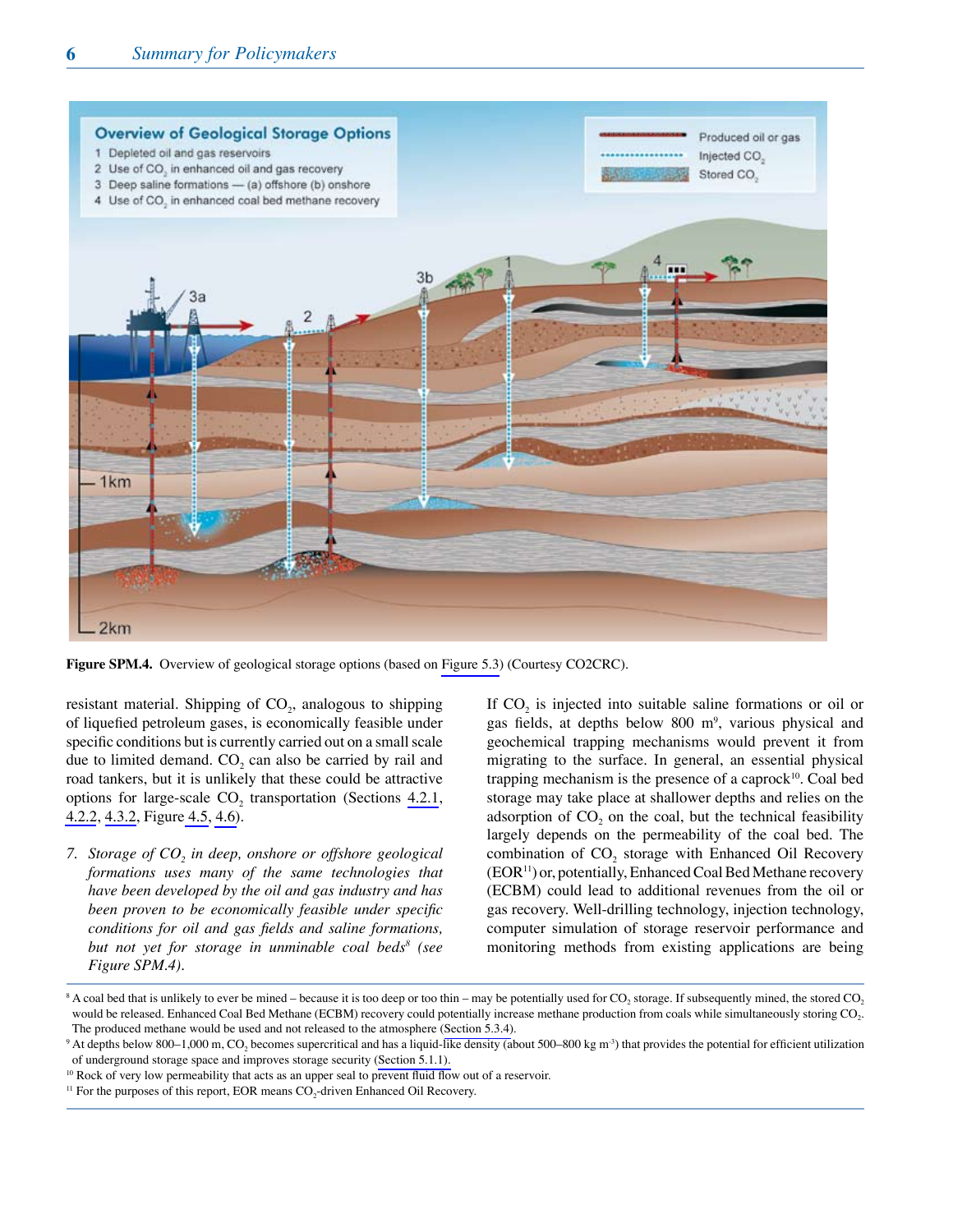<span id="page-6-1"></span><span id="page-6-0"></span>

**Figure SPM.5.** Overview of ocean storage concepts. In "dissolution type" ocean storage, the CO<sub>2</sub> rapidly dissolves in the ocean water, whereas in "lake type" ocean storage, the  $CO<sub>2</sub>$  is initially a liquid on the sea floor (Courtesy CO2CRC).

developed further for utilization in the design and operation of geological storage projects.

Three industrial-scale<sup>12</sup> storage projects are in operation: the Sleipner project in an offshore saline formation in Norway, the Weyburn EOR project in Canada, and the In Salah project in a gas field in Algeria. Others are planned (Sections [5.1.1,](#page-4-1) [5.2.2](#page-13-1), [5.3,](#page-18-0) [5.6](#page-39-0), [5.9.4](#page-66-0), Boxes [5.1](#page-7-1), [5.2,](#page-8-0) [5.3](#page-9-1)).

*8. Ocean storage potentially could be done in two ways: by injecting and dissolving CO<sub>2</sub> into the water column (typically below 1,000 meters) via a fixed pipeline or a moving ship, or by depositing it via a fixed pipeline or an offshore platform onto the sea floor at depths below*  3,000 m, where CO<sub>2</sub> is denser than water and is expected *to form a "lake" that would delay dissolution of CO<sub>2</sub> into the surrounding environment (see Figure SPM.5). Ocean storage and its ecological impacts are still in the research phase13.*

The dissolved and dispersed CO<sub>2</sub> would become part of the global carbon cycle and eventually equilibrate with the CO<sub>2</sub> in the atmosphere. In laboratory experiments, small-scale ocean experiments and model simulations, the technologies and associated physical and chemical phenomena, which include, notably, increases in acidity (lower *p*H) and their effect on marine ecosystems, have been studied for a range of ocean storage options (Sections [6.1.2](#page-4-0), [6.2.1](#page-5-0), [6.5,](#page-18-1) [6.7](#page-21-0)).

9. The reaction of  $CO<sub>2</sub>$  with metal oxides, which are *abundant in silicate minerals and available in small quantities in waste streams, produces stable carbonates. The technology is currently in the research stage, but certain applications in using waste streams are in the demonstration phase.* 

The natural reaction is very slow and has to be enhanced by pre-treatment of the minerals, which at present is very energy intensive (Sections [7.2.1](#page-3-1), [7.2.3](#page-5-1), [7.2.4](#page-5-0), [Box 7.1\)](#page-7-1).

 $12$  "Industrial-scale" here means on the order of 1 MtCO<sub>2</sub> per year.

<sup>13 &</sup>quot;Research phase" means that while the basic science is understood, the technology is currently in the stage of conceptual design or testing at the laboratory or bench scale and has not been demonstrated in a pilot plant.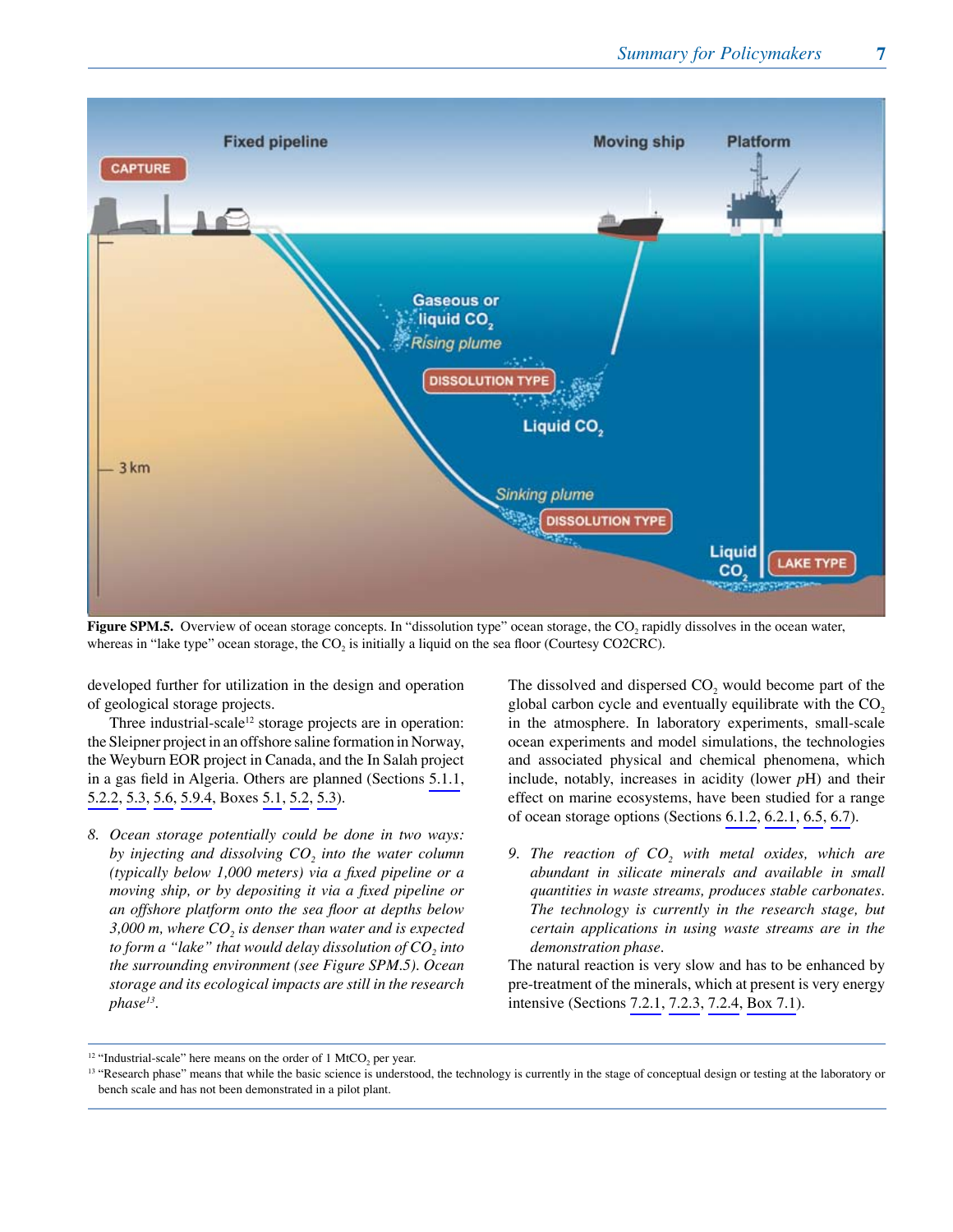<span id="page-7-1"></span><span id="page-7-0"></span>10. Industrial uses<sup>14</sup> of captured  $CO<sub>2</sub>$  as a gas or liquid or as *a feedstock in chemical processes that produce valuable carbon-containing products are possible, but are not expected to contribute to significant abatement of CO*<sub>2</sub> *emissions.*

The potential for industrial uses of  $CO<sub>2</sub>$  is small, while the  $CO<sub>2</sub>$  is generally retained for short periods (usually months or years). Processes using captured  $CO$ , as feedstock instead of fossil hydrocarbons do not always achieve net lifecycle emission reductions (Sections [7.3.1,](#page-11-0) [7.3.4\)](#page-14-0).

*11. Components of CCS are in various stages of development (see Table SPM.2). Complete CCS systems can be assembled from existing technologies that are mature or economically feasible under specific conditions, although the state of development of the overall system may be less than some of its separate components.* 

There is relatively little experience in combining  $CO<sub>2</sub>$  capture, transport and storage into a fully integrated CCS system. The utilization of CCS for large-scale power plants (the potential application of major interest) still remains to be implemented (Sections [1.4.4](#page-10-1), [3.8,](#page-65-0) [5.1](#page-4-1)).

#### **What is the geographical relationship between the**  sources and storage opportunities for CO<sub>2</sub>?

12. Large point sources of CO<sub>2</sub> are concentrated in proximity *to major industrial and urban areas. Many such sources are within 300 km of areas that potentially hold formations suitable for geological storage [\(see Figure SPM.6\)](#page-8-0). Preliminary research suggests that, globally, a small proportion of large point sources is close to potential ocean storage locations.* 

| <b>CCS</b> component               | <b>CCS</b> technology                                              | Research phase <sup>13</sup> | 7<br>Demonstration phase | s.<br>specific conditions<br>Economically feasible<br>under : | Mature market <sup>6</sup> |
|------------------------------------|--------------------------------------------------------------------|------------------------------|--------------------------|---------------------------------------------------------------|----------------------------|
| Capture                            | Post-combustion                                                    |                              |                          | X                                                             |                            |
|                                    | Pre-combustion                                                     |                              |                          | X                                                             |                            |
|                                    | Oxyfuel combustion                                                 |                              | X                        |                                                               |                            |
|                                    | Industrial separation (natural gas processing, ammonia production) |                              |                          |                                                               | X                          |
| Transportation                     | Pipeline                                                           |                              |                          |                                                               | X                          |
|                                    | Shipping                                                           |                              |                          | $\mathbf X$                                                   |                            |
| Geological storage                 | Enhanced Oil Recovery (EOR)                                        |                              |                          |                                                               | $X^a$                      |
|                                    | Gas or oil fields                                                  |                              |                          | X                                                             |                            |
|                                    | Saline formations                                                  |                              |                          | X                                                             |                            |
|                                    | Enhanced Coal Bed Methane recovery (ECBM)                          |                              | X                        |                                                               |                            |
| Ocean storage                      | Direct injection (dissolution type)                                | X                            |                          |                                                               |                            |
|                                    | Direct injection (lake type)                                       | $\mathbf X$                  |                          |                                                               |                            |
| Mineral carbonation                | Natural silicate minerals                                          | X                            |                          |                                                               |                            |
|                                    | Waste materials                                                    |                              | $\mathbf X$              |                                                               |                            |
| Industrial uses of CO <sub>2</sub> |                                                                    |                              |                          |                                                               | X                          |

**Table SPM.2.** Current maturity of CCS system components. The X's indicate the highest level of maturity for each component. For most components, less mature technologies also exist.

 ${}^a$  CO<sub>2</sub> injection for EOR is a mature market technology, but when this technology is used for CO<sub>2</sub> storage, it is only 'economically feasible under specific conditions'

 $14$  Industrial uses of CO<sub>2</sub> refer to those uses that do not include EOR, which is discussed in [paragraph 7.](#page-5-0)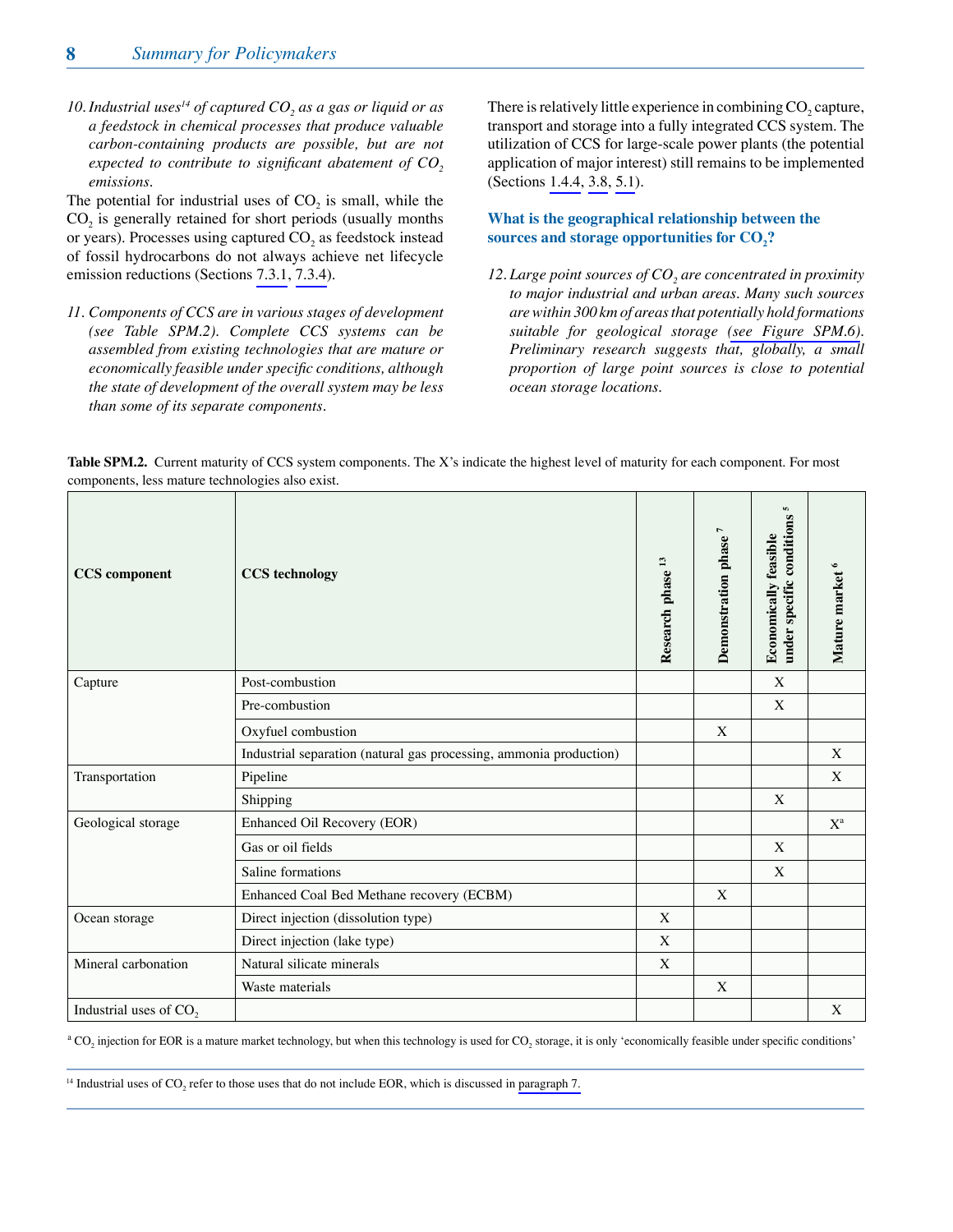<span id="page-8-1"></span><span id="page-8-0"></span>

**Figure SPM.6a.** Global distribution of large stationary sources of CO<sub>2</sub> [\(Figure 2.3\)](#page-9-0) (based on a compilation of publicly available information on global emission sources; IEA GHG 2002)



**Figure SPM.6b.** Prospective areas in sedimentary basins where suitable saline formations, oil or gas fields or coal beds may be found. Locations for storage in coal beds are only partly included. Prospectivity is a qualitative assessment of the likelihood that a suitable storage location is present in a given area based on the available information. This figure should be taken as a guide only because it is based on partial data, the quality of which may vary from region to region and which may change over time and with new information [\(Figure 2.4](#page-19-0)) (Courtesy of Geoscience Australia).

Currently available literature regarding the matches between large CO<sub>2</sub> point sources with suitable geological storage formations is limited. Detailed regional assessments may be necessary to improve information (see Figure SPM.6b).

Scenario studies indicate that the number of large point sources is projected to increase in the future, and that, by 2050, given expected technical limitations, around 20–40% of global fossil fuel  $CO<sub>2</sub>$  emissions could be technically suitable for capture, including 30–60% of the  $CO<sub>2</sub>$  emissions from

electricity generation and 30–40% of those from industry. Emissions from large-scale biomass conversion facilities could also be technically suitable for capture. The proximity of future large point sources to potential storage sites has not been studied (Sections 2.3, [2.4.3\)](#page-14-0).

13. CCS enables the control of the CO<sub>2</sub> emissions from fossil *fuel-based production of electricity or hydrogen, which in the longer term could reduce part of the dispersed CO<sub>2</sub>*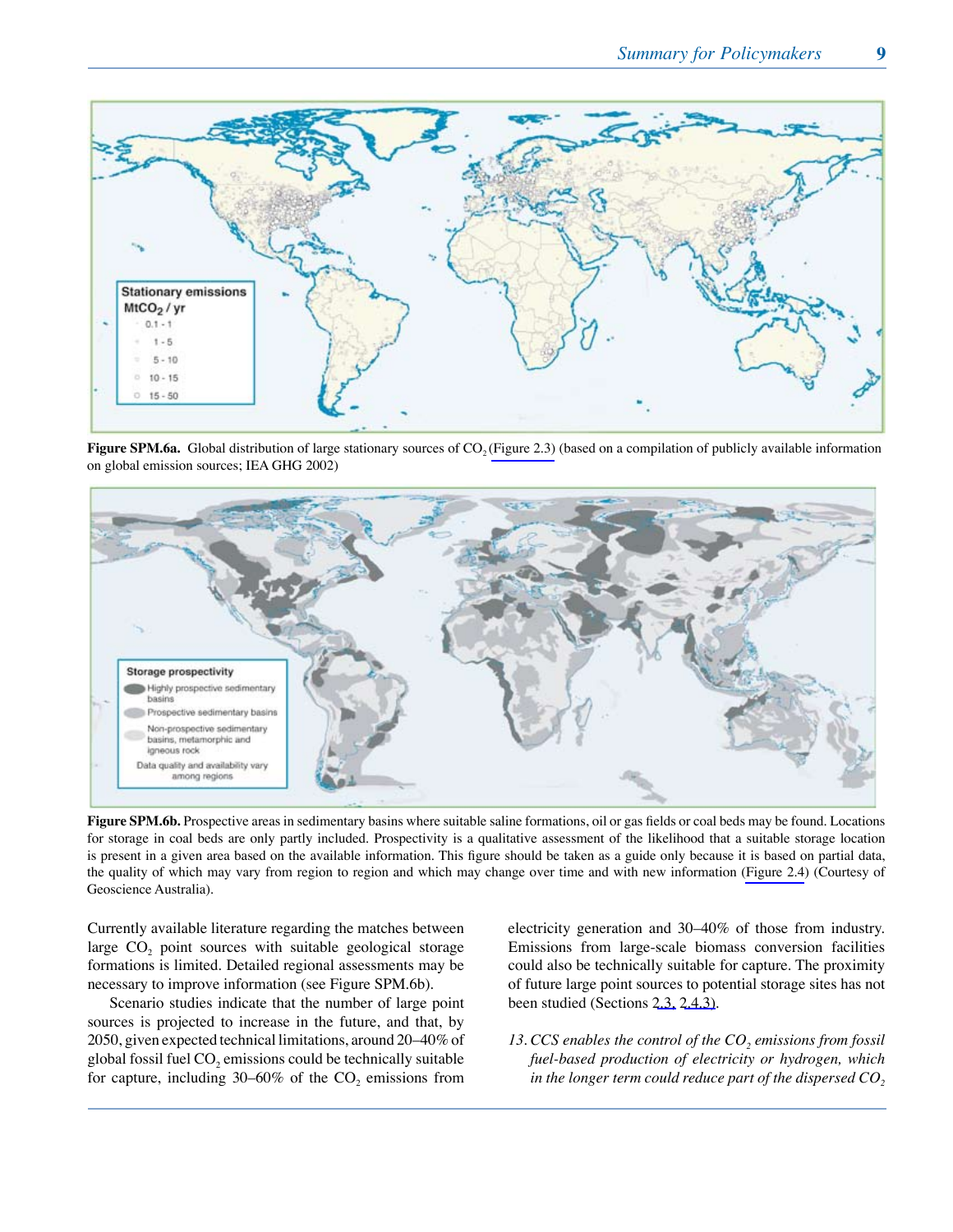<span id="page-9-1"></span><span id="page-9-0"></span>*emissions from transport and distributed energy supply systems.* 

Electricity could be used in vehicles, and hydrogen could be used in fuel cells, including in the transport sector. Gas and coal conversion with integrated  $CO<sub>2</sub>$  separation (without storage) is currently the dominant option for the production of hydrogen. More fossil fuel or biomass-based hydrogen or electricity production would result in an increased number of large CO<sub>2</sub> sources that are technically suitable for capture and storage. At present, it is difficult to project the likely number, location and size of such sources ([Section 2.5.1\).](#page-23-0)

#### What are the costs<sup>15</sup> for CCS and what is **the technical and economic potential?**

*14. Application of CCS to electricity production, under 2002 conditions, is estimated to increase electricity generation costs by about 0.01*–*0.05 US dollars16 per kilowatt hour (US\$/kWh), depending on the fuel, the specific technology, the location and the national circumstances. Inclusion of the benefits of EOR would reduce additional electricity production costs due to CCS by around 0.01*– *0.02 US\$/kWh17 (see Table SPM.3 for absolute electricity production costs and [Table SPM.4](#page-10-0) for costs in US\$/tCO<sub>2</sub> avoided). Increases in market prices of fuels used for power generation would generally tend to increase the cost of CCS. The quantitative impact of oil price on CCS is uncertain. However, revenue from EOR would generally be higher with higher oil prices. While applying CCS to biomass-based power production at the current small scale would add substantially to the electricity costs, cofiring of biomass in a larger coal-fired power plant with CCS would be more cost-effective.*

Costs vary considerably in both absolute and relative terms from country to country. Since neither Natural Gas Combined Cycle, Pulverized Coal nor Integrated Gasification Combined Cycle systems have yet been built at a full scale with CCS, the costs of these systems cannot be stated with a high degree of confidence at this time. In the future, the costs of CCS could be reduced by research and technological development and economies of scale. Economies of scale could also considerably bring down the cost of biomass-based CCS systems over time. The application of CCS to biomassfuelled or co-fired conversion facilities would lead to lower or negative<sup>18</sup> CO<sub>2</sub> emissions, which could reduce the costs for this option, depending on the market value of  $CO<sub>2</sub>$  emission reductions (Sections [2.5.3,](#page-25-1) [3.7.1,](#page-41-0) [3.7.13,](#page-63-0) [8.2.4\)](#page-7-1).

15. Retrofitting existing plants with CO<sub>2</sub> capture is expected *to lead to higher costs and significantly reduced overall efficiencies than for newly built power plants with capture. The cost disadvantages of retrofitting may be reduced in the case of some relatively new and highly efficient existing plants or where a plant is substantially upgraded or rebuilt.* 

The costs of retrofitting CCS to existing installations vary. Industrial sources of  $CO$ , can more easily be retrofitted with  $CO<sub>2</sub>$  separation, while integrated power plant systems would need more profound adjustment. In order to reduce future retrofit costs, new plant designs could take future CCS application into account (Sections [3.1.4](#page-5-0), [3.7.5](#page-45-0)).

#### *16. In most CCS systems, the cost of capture (including compression) is the largest cost component.*

Costs for the various components of a CCS system vary widely, depending on the reference plant and the wide range

**Table SPM.3.** Costs of CCS: production costs of electricity for different types of generation, without capture and for the CCS system as a whole. The cost of a full CCS system for electricity generation from a newly built, large-scale fossil fuel-based power plant depends on a number of factors, including the characteristics of both the power plant and the capture system, the specifics of the storage site, the amount of CO2 and the required transport distance. The numbers assume experience with a large-scale plant. Gas prices are assumed to be 2.8-4.4 US\$ per gigajoule (GJ), and coal prices 1-1.5 US\$ GJ-1 (based on [Tables 8.3 a](#page-8-1)nd 8.4).

| Power plant system                  | <b>Natural Gas Combined Cycle</b><br>(US\$/kWh) | <b>Pulverized Coal</b><br>(US\$/kWh) | <b>Integrated Gasification Combined</b><br>Cycle<br>(US\$/kWh) |
|-------------------------------------|-------------------------------------------------|--------------------------------------|----------------------------------------------------------------|
| Without capture (reference plant)   | $0.03 - 0.05$                                   | $0.04 - 0.05$                        | $0.04 - 0.06$                                                  |
| With capture and geological storage | $0.04 - 0.08$                                   | $0.06 - 0.10$                        | $0.05 - 0.09$                                                  |
| With capture and $EOR17$            | $0.04 - 0.07$                                   | $0.05 - 0.08$                        | $0.04 - 0.07$                                                  |

<sup>&</sup>lt;sup>15</sup> As used in this report, "costs" refer only to market prices but do not include external costs such as environmental damages and broader societal costs that may be associated with the use of CCS. To date, little has been done to assess and quantify such external costs.

<sup>&</sup>lt;sup>16</sup> All costs in this report are expressed in 2002 US\$.

<sup>17</sup> Based on oil prices of 15–20 US\$ per barrel, as used in the available literature.

 $18$  If, for example, the biomass is harvested at an unsustainable rate (that is, faster than the annual re-growth), the net  $CO_2$  emissions of the activity might not be negative.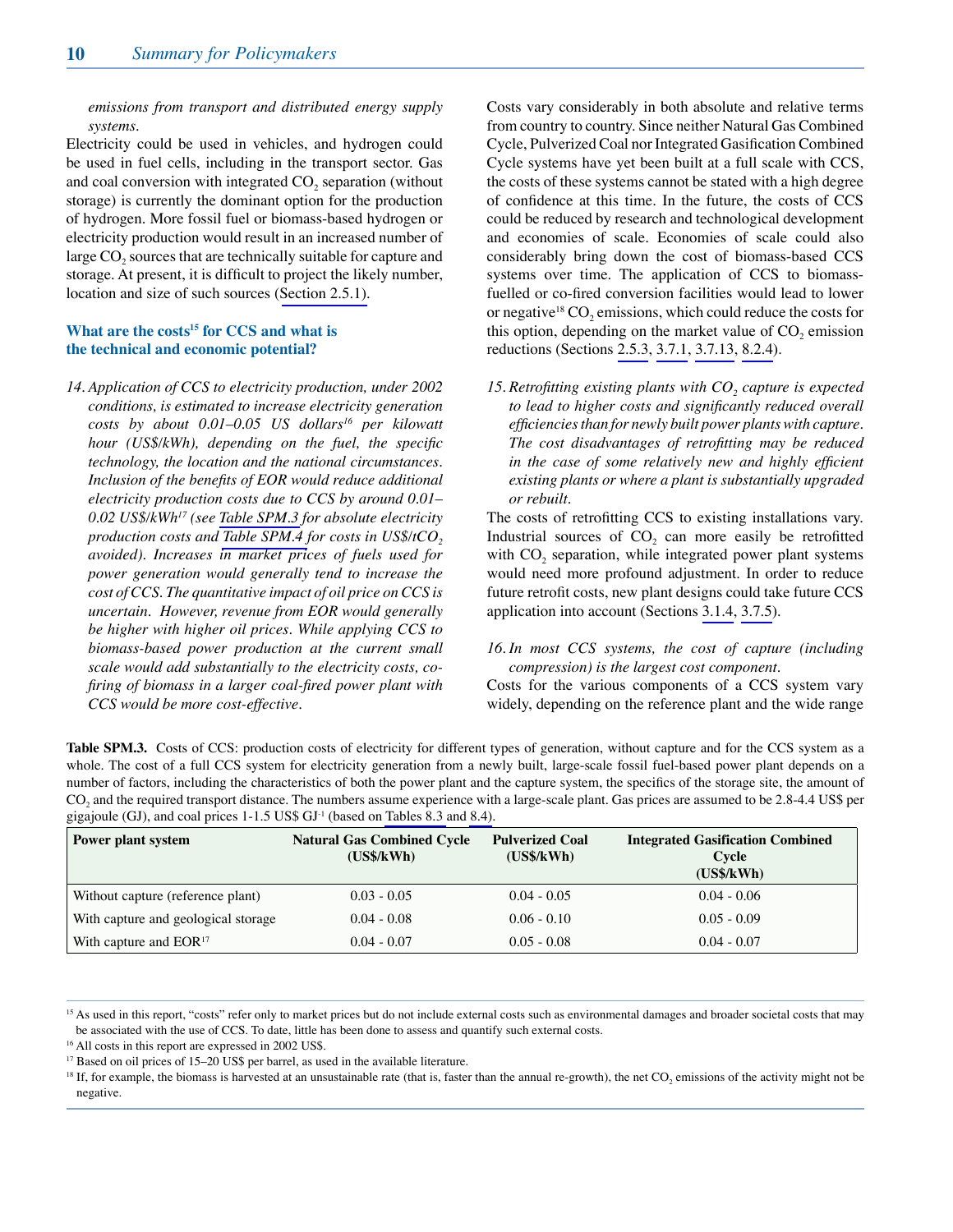<span id="page-10-1"></span><span id="page-10-0"></span>Table SPM.4. CO<sub>2</sub> avoidance costs for the complete CCS system for electricity generation, for different combinations of reference power plants without CCS and power plants with CCS (geological and EOR). The amount of CO<sub>2</sub> avoided is the difference between the emissions of the reference plant and the emissions of the power plant with CCS. Gas prices are assumed to be 2.8-4.4 US\$ GJ-1, and coal prices 1-1.5 US\$ GJ-1 (based on [Tables 8.3a](#page-8-1) [and 8.4\).](#page-9-0)

| Type of power plant with CCS                    | <b>Natural Gas Combined Cycle reference plant</b><br>US\$/tCO, avoided | <b>Pulverized Coal reference plant</b><br>US\$/tCO, avoided |
|-------------------------------------------------|------------------------------------------------------------------------|-------------------------------------------------------------|
| Power plant with capture and geological storage |                                                                        |                                                             |
| Natural Gas Combined Cycle                      | $40 - 90$                                                              | $20 - 60$                                                   |
| Pulverized Coal                                 | $70 - 270$                                                             | $30 - 70$                                                   |
| Integrated Gasification Combined Cycle          | $40 - 220$                                                             | $20 - 70$                                                   |
| Power plant with capture and EOR <sup>17</sup>  |                                                                        |                                                             |
| Natural Gas Combined Cycle                      | $20 - 70$                                                              | $0 - 30$                                                    |
| Pulverized Coal                                 | $50 - 240$                                                             | $10 - 40$                                                   |
| Integrated Gasification Combined Cycle          | $20 - 190$                                                             | $0 - 40$                                                    |

Table SPM.5. 2002 Cost ranges for the components of a CCS system as applied to a given type of power plant or industrial source. The costs of the separate components cannot simply be summed to calculate the costs of the whole CCS system in US\$/CO<sub>2</sub> avoided. All numbers are representative of the costs for large-scale, new installations, with natural gas prices assumed to be 2.8-4.4 US\$ GJ-1 and coal prices 1-1.5 US\$ GJ-1 (Sections [5.9.5,](#page-68-0) [8.2.1,](#page-3-0) [8.2.2](#page-5-0), [8.2.3](#page-6-1)[, Tables 8.1](#page-4-0) [and 8.2\).](#page-7-0) 

| <b>CCS</b> system components                                         | <b>Cost range</b>                          | <b>Remarks</b>                                                                                                      |
|----------------------------------------------------------------------|--------------------------------------------|---------------------------------------------------------------------------------------------------------------------|
| Capture from a coal- or gas-fired<br>power plant                     | 15-75 US\$/tCO <sub>2</sub> net captured   | Net costs of captured $CO2$ , compared to the same plant<br>without capture.                                        |
| Capture from hydrogen and<br>ammonia production or gas<br>processing | 5-55 US\$/tCO, net captured                | Applies to high-purity sources requiring simple drying and<br>compression.                                          |
| Capture from other industrial sources 25-115 US\$/tCO, net captured  |                                            | Range reflects use of a number of different technologies and<br>fuels.                                              |
| Transportation                                                       | 1-8 US\$/tCO <sub>2</sub> transported      | Per 250 km pipeline or shipping for mass flow rates of 5<br>(high end) to 40 (low end) MtCO, $yr-1$ .               |
| Geological storage <sup>a</sup>                                      | $0.5-8$ US\$/tCO, net injected             | Excluding potential revenues from EOR or ECBM.                                                                      |
| Geological storage: monitoring and<br>verification                   | $0.1 - 0.3$ US\$/tCO <sub>2</sub> injected | This covers pre-injection, injection, and post-injection<br>monitoring, and depends on the regulatory requirements. |
| Ocean storage                                                        | 5-30 US\$/tCO, net injected                | Including offshore transportation of 100-500 km, excluding<br>monitoring and verification.                          |
| Mineral carbonation                                                  | 50-100 US\$/tCO, net mineralized           | Range for the best case studied. Includes additional energy<br>use for carbonation.                                 |

<sup>a</sup> Over the long term, there may be additional costs for remediation and liabilities.

in CO<sub>2</sub> source, transport and storage situations (see Table SPM.5). Over the next decade, the cost of capture could be reduced by 20–30%, and more should be achievable by new technologies that are still in the research or demonstration phase. The costs of transport and storage of CO<sub>2</sub> could decrease slowly as the technology matures further and the scale increases (Sections [1.5.3,](#page-11-0) [3.7.13,](#page-63-0) [8.2](#page-3-0)).

*17. Energy and economic models indicate that the CCS system's major contribution to climate change mitigation would come from deployment in the electricity sector. Most* 

#### *modelling as assessed in this report suggests that CCS systems begin to deploy at a significant level when CO<sup>2</sup> prices begin to reach approximately 25–30 US\$/tCO<sub>2</sub>.*

Low-cost capture possibilities (in gas processing and in hydrogen and ammonia manufacture, where separation of  $CO<sub>2</sub>$  is already done) in combination with short ( $<50$  km) transport distances and storage options that generate revenues (such as EOR) can lead to the limited storage of  $CO$ , (up to  $360$  MtCO<sub>2</sub> yr<sup>-1</sup>) under circumstances of low or no incentives (Sections [2.2.1.3,](#page--1-0) [2.3](#page-8-1), [2.4,](#page-14-0) [8.3.2.1](#page--1-0))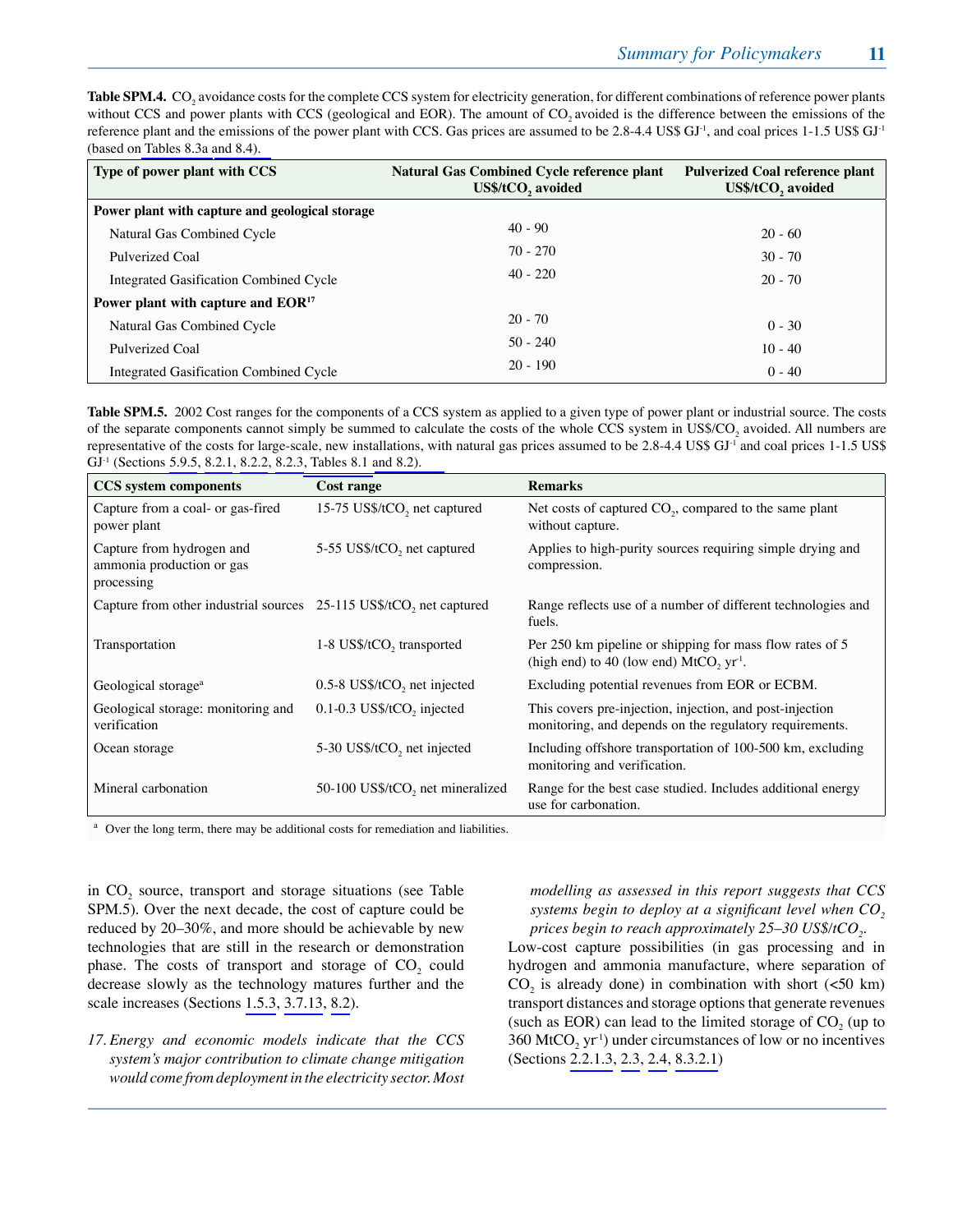<span id="page-11-0"></span>*18. Available evidence suggests that, worldwide, it is likely*<sup>19</sup> *that there is a technical potential*<sup>20</sup> *of at least about*  2,000 GtCO<sub>2</sub> (545 GtC) of storage capacity in geological *formations*<sup>21</sup>.

There could be a much larger potential for geological storage in saline formations, but the upper limit estimates are uncertain due to lack of information and an agreed methodology. The capacity of oil and gas reservoirs is better known. Technical storage capacity in coal beds is much smaller and less well known.

Model calculations for the capacity to store  $CO<sub>2</sub>$  in the oceans indicate that this capacity could be on the order of thousands of GtCO<sub>2</sub>, depending on the assumed stabilization level in the atmosphere<sup>22</sup> and on environmental constraints such as ocean *p*H change. The extent to which mineral carbonation may be used can currently not be determined, since it depends on the unknown amount of silicate reserves that can be technically exploited and on environmental issues such as the volume of product disposal (Sections [5.3,](#page-18-0) [6.3.1](#page-14-0), [7.2.3,](#page-5-0) [Table 5.2](#page-26-0)).

*19. In most scenarios for stabilization of atmospheric greenhouse gas concentrations between 450 and 750 ppmv CO2 and in a least-cost portfolio of mitigation options, the economic potential23 of CCS would amount to 220*– *2,200 GtCO2 (60*–*600 GtC) cumulatively, which would mean that CCS contributes 15*–*55% to the cumulative mitigation effort worldwide until 2100, averaged over a range of baseline scenarios. It is likely20 that the technical potential21 for geological storage is sufficient to cover the high end of the economic potential range, but for specific regions, this may not be true.* 

Uncertainties in these economic potential estimates are significant. For CCS to achieve such an economic potential, several hundreds to thousands of CO<sub>2</sub> capture systems would need to be installed over the coming century, each capturing some  $1-5$  MtCO<sub>2</sub> per year. The actual implementation of CCS, as for other mitigation options, is likely to be lower than the economic potential due to factors such as environmental impacts, risks of leakage and the lack of a clear legal framework or public acceptance (Sections [1.4.4](#page-10-1), [5.3.7](#page-25-0), [8.3.1](#page-9-0), [8.3.3,](#page-13-1) [8.3.3.4](#page--1-0)).

*20.In most scenario studies, the role of CCS in mitigation portfolios increases over the course of the century, and the inclusion of CCS in a mitigation portfolio is found to reduce the costs of stabilizing CO<sub>2</sub> concentrations by 30% or more.* 

One aspect of the cost competitiveness of CCS systems is that CCS technologies are compatible with most current energy infrastructures.

The global potential contribution of CCS as part of a mitigation portfolio is illustrated by the examples given in [Figure SPM.7.](#page-12-0) The present extent of analyses in this field is limited, and further assessments may be necessary to improve information (Sections [1.5,](#page-10-1) [8.3.3,](#page-13-0) [8.3.3.4](#page-19-0), [Box 8.3](#page-14-0)).

#### **What are the local health, safety and environment risks of CCS?**

21. The local risks<sup>24</sup> associated with CO<sub>2</sub> pipeline transport *could be similar to or lower than those posed by hydrocarbon pipelines already in operation.*

For existing CO<sub>2</sub> pipelines, mostly in areas of low population density, accident numbers reported per kilometre pipeline are very low and are comparable to those for hydrocarbon pipelines. A sudden and large release of  $CO$ , would pose immediate dangers to human life and health, if there were exposure to concentrations of  $CO$ , greater than  $7-10\%$  by volume in air. Pipeline transport of  $CO<sub>2</sub>$  through populated areas requires attention to route selection, overpressure protection, leak detection and other design factors. No major obstacles to pipeline design for CCS are foreseen (Sections [4.4.2,](#page-8-0) [AI.2.3.](#page--1-0)[1\).](#page-8-1)

*22. With appropriate site selection based on available subsurface information, a monitoring programme to detect problems, a regulatory system and the appropriate use of remediation methods to stop or control CO<sub>2</sub> releases if they arise, the local health, safety and environment risks of geological storage would be comparable to the risks of current activities such as natural gas storage, EOR and deep underground disposal of acid gas.*

Natural CO<sub>2</sub> reservoirs contribute to the understanding of the behaviour of CO<sub>2</sub> underground. Features of storage sites with a low probability of leakage include highly impermeable caprocks, geological stability, absence of leakage paths

<sup>&</sup>lt;sup>19</sup> "Likely" is a probability between 66 and 90%.

<sup>&</sup>lt;sup>20</sup> "Technical potential" as defined in the TAR is the amount by which it is possible to reduce greenhouse gas emissions by implementing a technology or practice that already has been demonstrated

<sup>&</sup>lt;sup>21</sup> This statement is based on the expert judgment of the authors of the available literature. It reflects the uncertainty about the storage capacity estimates [\(Section](#page-25-0) [5.3.7](#page-25-0))

 $^{22}$  This approach takes into account that the CO<sub>2</sub> injected in the ocean will after some time reach equilibrium with the atmosphere.

<sup>&</sup>lt;sup>23</sup> Economic potential is the amount of greenhouse gas emissions reductions from a specific option that could be achieved cost-effectively, given prevailing aircumstance (i.e. a merket value of CO, reductions and easts o circumstances (i.e. a market value of  $CO<sub>2</sub>$  reductions and costs of other options).

<sup>&</sup>lt;sup>24</sup> In discussing the risks, we assume that risk is the product of the probability that an event will occur and the consequences of the event if it does occur.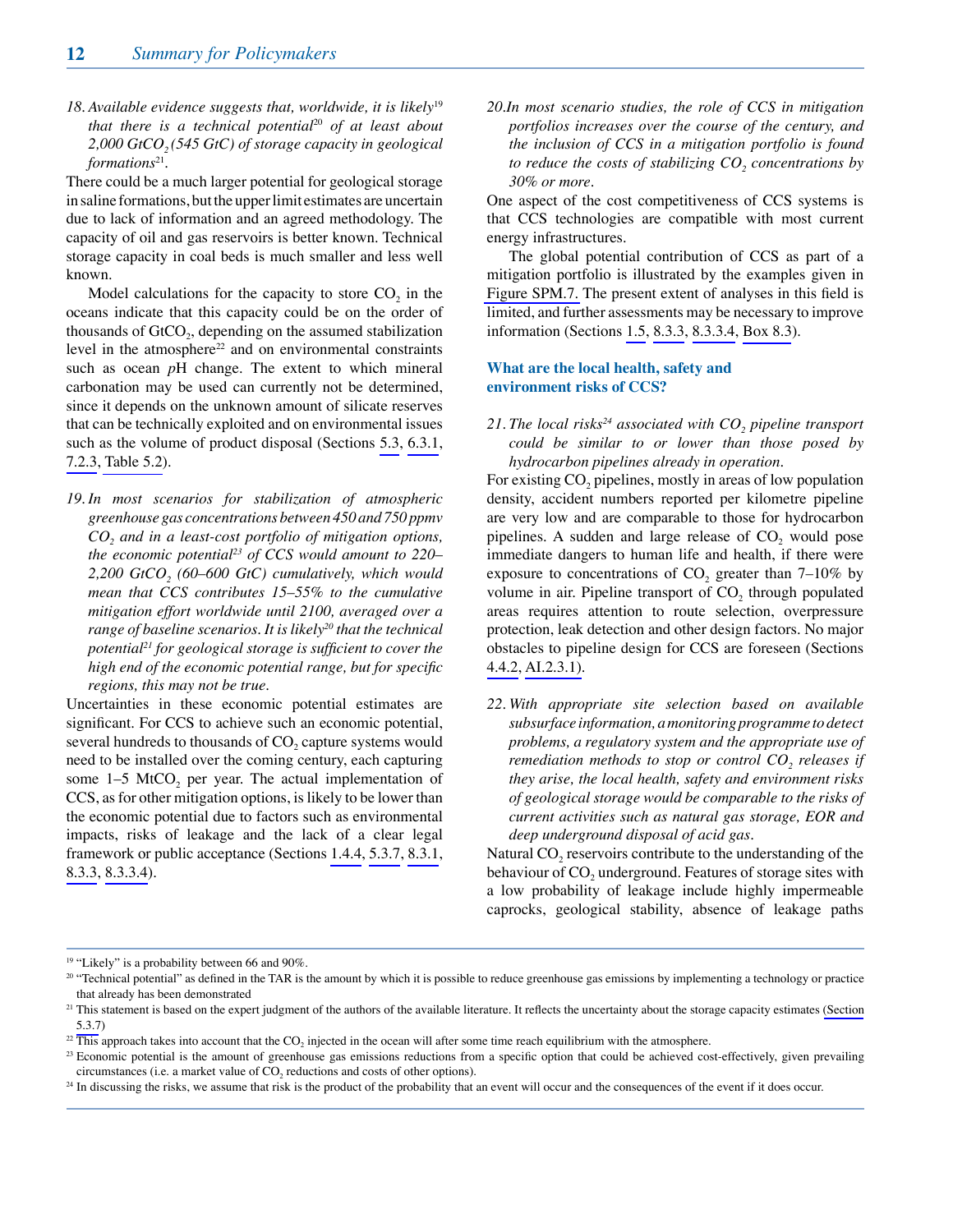<span id="page-12-0"></span>

Figure SPM.7. These figures are an illustrative example of the global potential contribution of CCS as part of a mitigation portfolio. They are based on two alternative integrated assessment models (MESSAGE and MiniCAM) while adopt the same assumptions for the main emissions drivers. The results would vary considerably on regional scales. This example is based on a single scenario and, therefore, does not convey the full range of uncertainties. Panels a and b show global primary energy use, including the deployment of CCS. Panels c and d show the global CO2 emissions in grey and corresponding contributions of main emissions reduction measures in colour. Panel e shows the calculated marginal price of  $CO<sub>2</sub>$  reductions [\(Section 8.3.3,](#page-13-0) [Box 8.3\).](#page-14-0)

and effective trapping mechanisms. There are two different types of leakage scenarios: (1) abrupt leakage, through injection well failure or leakage up an abandoned well, and (2) gradual leakage, through undetected faults, fractures or wells. Impacts of elevated CO<sub>2</sub> concentrations in the shallow subsurface could include lethal effects on plants and subsoil animals and the contamination of groundwater. High fluxes in conjunction with stable atmospheric conditions could lead to local high CO<sub>2</sub> concentrations in the air that could harm animals or people. Pressure build-up caused by CO<sub>2</sub> injection could trigger small seismic events.

While there is limited experience with geological storage, closely related industrial experience and scientific knowledge could serve as a basis for appropriate risk management, including remediation. The effectiveness of the available risk management methods still needs to be demonstrated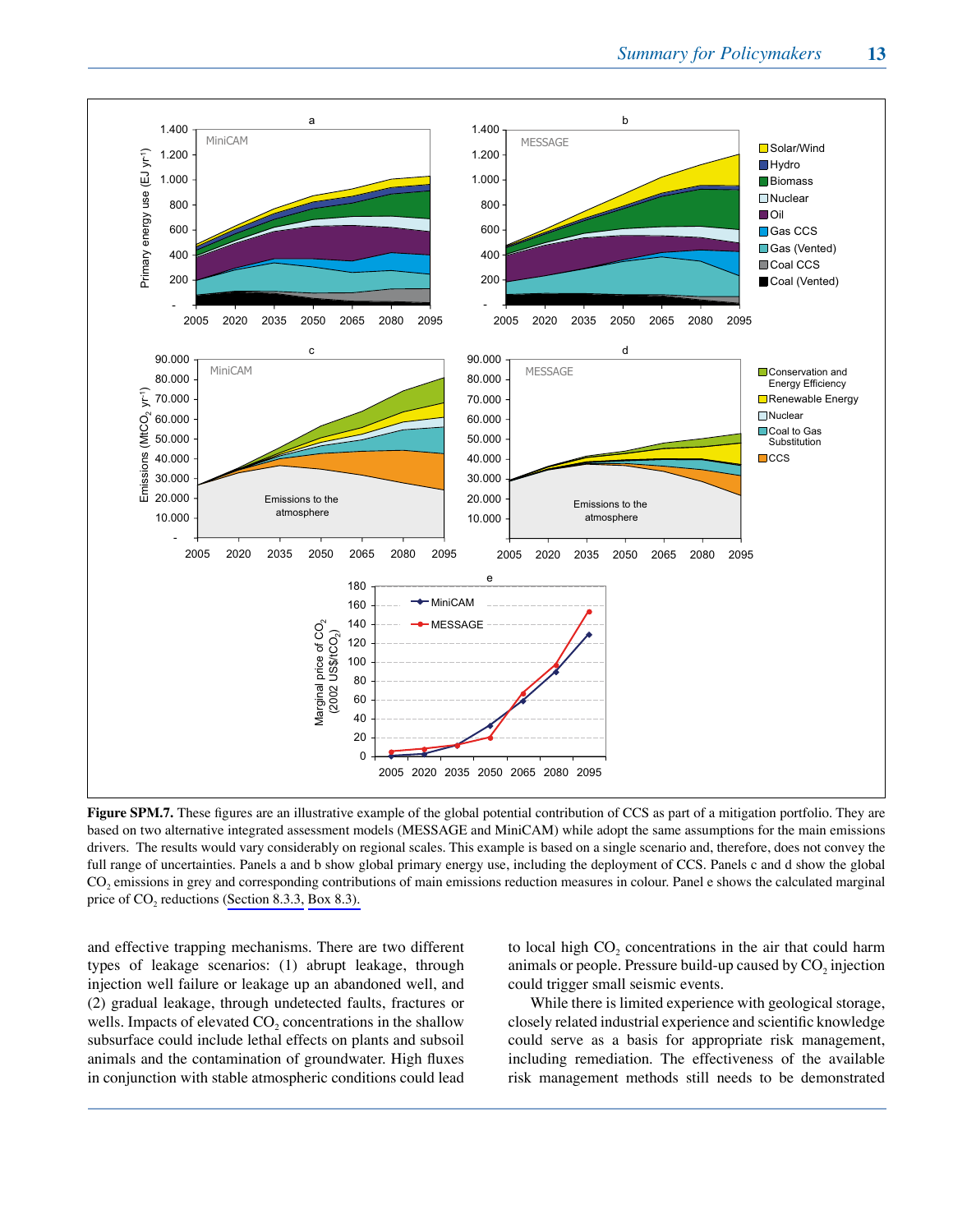<span id="page-13-1"></span><span id="page-13-0"></span>for use with CO<sub>2</sub> storage. If leakage occurs at a storage site, remediation to stop the leakage could involve standard well repair techniques or the interception and extraction of the CO<sub>2</sub> before it would leak into a shallow groundwater aquifer. Given the long timeframes associated with geological storage of  $CO<sub>2</sub>$ , site monit[oring may b](#page-30-0)e required for very long periods (Sections [5.6,](#page-39-1) [5.7](#page-47-0), Tables 5.4, [5.7, Figure 5.25\).](#page-47-0)

23. Adding CO<sub>2</sub> to the ocean or forming pools of liquid *CO<sub>2</sub>* on the ocean floor at industrial scales will alter the *local chemical environment. Experiments have shown that sustained high concentrations of CO<sub>2</sub> would cause mortality of ocean organisms. CO<sub>2</sub> effects on marine organisms will have ecosystem consequences. The chronic effects of direct CO<sub>2</sub> injection into the ocean on ecosystems over large ocean areas and long time scales have not yet been studied.* 

Model simulations, assuming a release from seven locations at an ocean depth of 3,000 m, where ocean storage provides 10% of the mitigation effort for stabilization at 550 ppmv CO<sub>2</sub>, resulted in acidity increases (pH decrease >0.4) over approximately 1% of the ocean volume. For comparison purposes: in such a stabilization case without ocean storage, a *p*H decrease >0.25 relative to pre-industrial levels at the entire ocean surface can be expected. A 0.2 to 0.4 *p*H decrease is significantly greater than pre-industrial variations in average ocean acidity. At these levels of pH change, some effects have been found in organisms that live near the ocean's surface, but chronic effects have not yet been studied. A better understanding of these impacts is required before a comprehensive risk assessment can be accomplished. There is no known mechanism for the sudden or catastrophic release of stored CO<sub>2</sub> from the ocean to the atmosphere. Gradual release is discussed in SPM paragraph 26. Conversion of molecular CO<sub>2</sub> to bicarbonates or hydrates before or during  $CO<sub>2</sub>$  release would reduce the  $pH$  effects and enhance the retention of  $CO<sub>2</sub>$  in the ocean, but this would also increase the costs and other environmental impacts [\(Section 6.7\).](#page-21-1)

*24. Environmental impacts of large-scale mineral carbonation would be a consequence of the required mining and disposal of resulting products that have no practical use.*  Industrial fixation of one tonne of  $CO<sub>2</sub>$  requires between 1.6 and 3.7 tonnes of silicate rock. The impacts of mineral carbonation are similar to those of large-scale surface mines. They include land-clearing, decreased local air quality and affected water and vegetation as a result of drilling, moving of earth and the grading and leaching of metals from mining residues, all of which indirectly may also result in habitat

degradation. Most products of mineral carbonation need to

be disposed of, which would require landfills and additional transport (Sections [7.2.4,](#page-5-0) [7.2.6\)](#page-9-0).

#### **Will physical leakage of stored CO<sub>2</sub> compromise CCS as a climate change mitigation option?**

*25. Observations from engineered and natural analogues as well as models suggest that the fraction retained in appropriately selected and managed geological reservoirs is very likely25 to exceed 99% over 100 years and is likely20 to exceed 99% over 1,000 years.* 

For well-selected, designed and managed geological storage sites, the vast majority of the CO<sub>2</sub> will gradually be immobilized by various trapping mechanisms and, in that case, could be retained for up to millions of years. Because of these mechanisms, storage could become more secure over longer timeframes (Sections [1.6.3](#page-14-0), 5.2.2, [5.7.3.4](#page-50-0)[, Table 5.5\).](#page-52-0)

26. Release of CO<sub>2</sub> from ocean storage would be gradual *over hundreds of years.*

Ocean tracer data and model calculations indicate that, in the case of ocean storage, depending on the depth of injection and the location, the fraction retained is 65–100% after 100 years and 30–85% after 500 years (a lower percentage for injection at a depth of 1,000 m, a higher percentage at 3,000 m) (Sections [1.6.3](#page-14-0), [6.3.3, 6.3.4](#page-15-0), [Table 6.2\)](#page-16-0)

- 27. In the case of mineral carbonation, the CO<sub>2</sub> stored would *not be released to the atmosphere (Sections [1.6.3](#page-14-0), [7.2.7](#page-10-1)).*
- 28. If continuous leakage of CO<sub>2</sub> occurs, it could, at least *in part, offset the benefits of CCS for mitigating climate change. Assessments of the implications of leakage for climate change mitigation depend on the framework chosen for decision-making and on the information available on the fractions retained for geological or ocean storage as presented in paragraphs 25 and 26.*

Studies conducted to address the question of how to deal with non-permanent storage are based on different approaches: the value of delaying emissions, cost minimization of a specified mitigation scenario or allowable future emissions in the context of an assumed stabilization of atmospheric greenhouse gas concentrations. Some of these studies allow future leakage to be compensated by additional reductions in emissions; the results depend on assumptions regarding the future cost of reductions, discount rates, the amount of  $CO<sub>2</sub>$  stored and the atmospheric concentration stabilization level assumed. In other studies, compensation is not seen as an option because of political and institutional uncertainties, and the analysis focuses on limitations set by the assumed

<sup>&</sup>lt;sup>25</sup> "Very likely" is a probability between 90 and 99%.